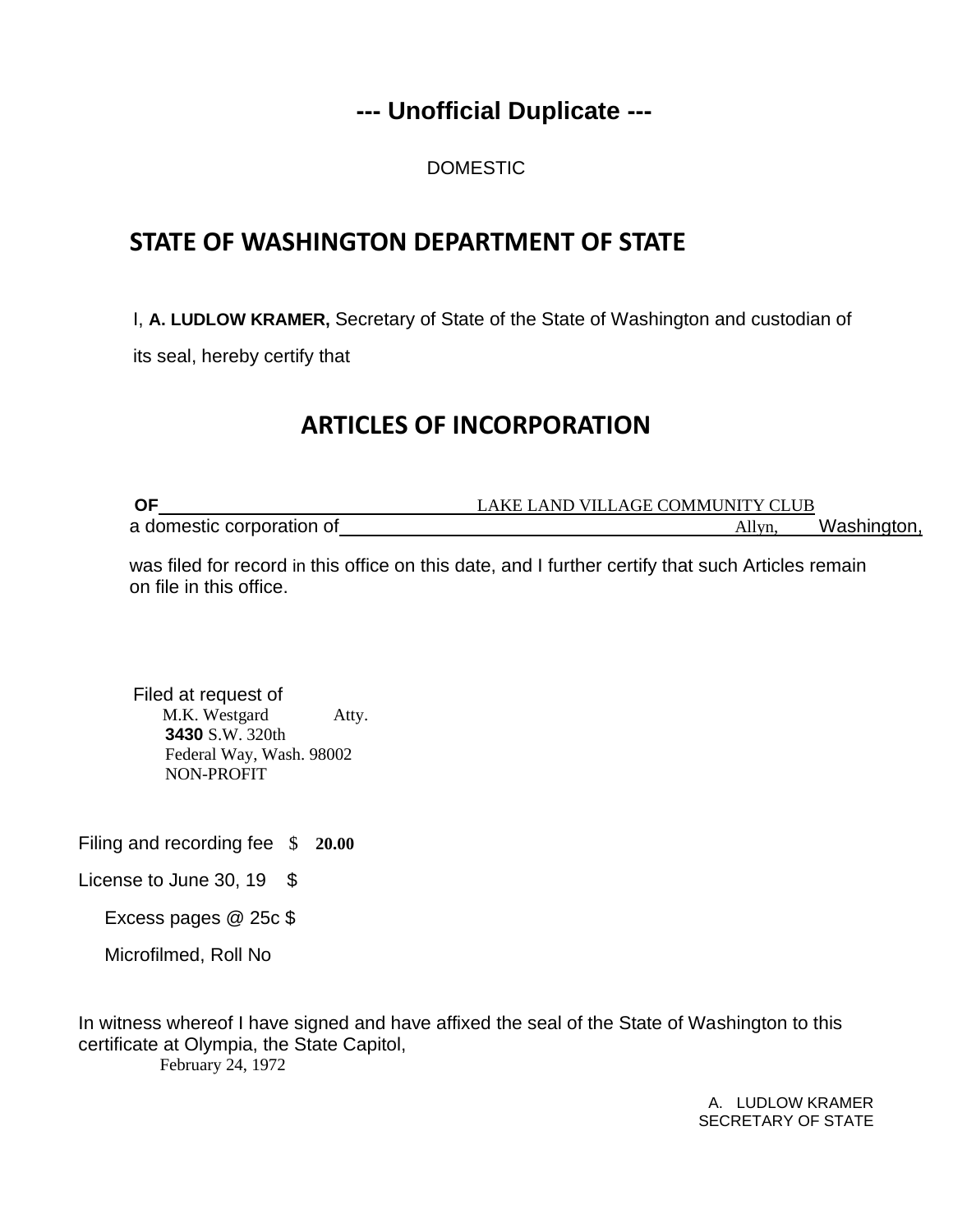### ARTICLES OF INCORPORATION OF LAKE LAND VILLAGE COMMUNITY CLUB

In compliance with the covenants, conditions and restriction which provide for the formation of a control committee for LAKE LAND VILLAGE and in .<br>satisfaction of that covenant, condition and restriction and in compliance with the requirements of Title 24, Revised Code of Washington, the undersigned, all of whom are residents of the State of Washington and citizens of the United States and all of whom are over the age of twenty one years, have this day voluntarily associated themselves together for the purpose of forming a non profit corporation and do hereby make, subscribe, execute and adopt, in triplicate, the following Articles of Incorporation, and certify as follows:

#### ARTICLE I.

The name of the corporation shall be LAKE LAND VILLAGE COMMUNITY CLUB,

ARTICLE II.

The principal office of the corporation is located at Lakeland Village, P.O. Box 108, Allyn, Washington.

#### ARTICLE III.

This corporation does not contemplate pecuniary gain or profit to the members thereof, and the specific purposes for which it is formed are to provide for maintenance, preservation and architectural control of the residence lots and common properties within that certain tract of property described as:

and the health, safety and welfare of the residents within the above described property and any additions thereto as may hereafter be brought within the jurisdiction of this club by annexation, as provided in Article VIII herein, and for this purpose.

a) To exercise all of the powers and privileges and to perform all of the duties and obligations of the Club as set forth in that certain Declaration of Covenants, Conditions and Restrictions, hereinafter called the "Declaration", applicable to the property and recorded or to be recorded in the Office of the Mason County Auditor and as the same may be amended from time to time as therein provided, said declaration being incorporation herein as if set forth at length;

(b) To fix, levy, collect and enforce payment by any lawful means, all charges or assessments pursuant to the terms of the Declaration: to pay all expenses in connection therewith and all office and other expenses incident to the conduct of the business of the corporation, including all licenses, taxes or governmental charges levied or imposed against the property of the Association;

(c) To acquire (by gift, purchase or otherwise), own, hold, improv, build upon, operate, maintain, convey, sell, lease, transfer, dedicate for public use or otherwise dispose of real or personal property in connection with the affairs of the Association;

(d) To borrow money, to mortgage pledge, deed in trust, or hypothecate any or all of its real or personal property as security for money borrowed or debts incurred; and

(e) To have and to exercise any and all powers, rights, and privileges which a corporation organized under the Non—Profit Corporation Law of the State of Washington by law may now or hereafter have or exercise.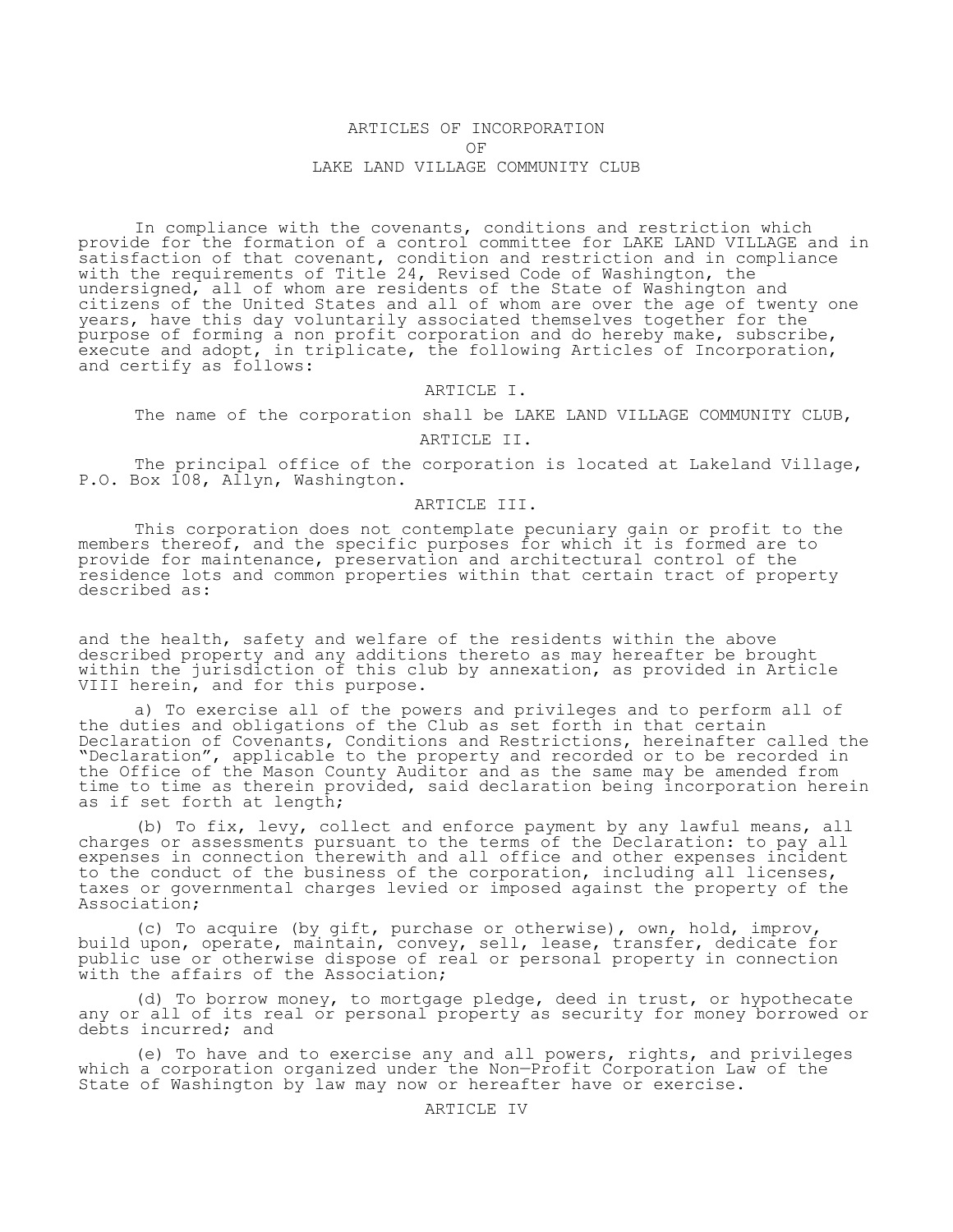Every person or entity who is the contract purchaser of record or record owner of a fee interest in any lot which is subject by covenants of record to assessment by the Control Committee named in the Declaration of Covenants, Conditions and Restrictions or by the Club, Shall be a member of the Club; provided, however, that if any lot is held jointly by two (2) or more persons, the several owners of such interest shall designate one of their number as the "member". The foregoing is not intended to include persons or entities who hold an interest merely as security for the performance of an obligation. No owner shall have more than one membership. Membership shall be appurtenant to and may not be separated from ownership of or the contract purchaser's interest in any lot which is subject to assessment by said Control Committee or by the Club, except that the incorporators shall be eligible for membership without regard to ownership of an interest in the properties. Incorporators who are not owners or contract purchasers of any lot subject to assessment shall cease to be members of the Club at the expiration of five years from the date of incorporation of the Club. Upon transfer of the fee interest to, or upon the execution and delivery of a contract for the sale of (or of an assignment of a contract purchaser's interest in) any lot, the membership and certificate of membership in the Club shall ipso facto be deemed to be transferred to the grantee, contract purchaser or new contract purchaser, as the case may be. Ownership of, or a contract purchaser's interest in, any such lot shall be the sole qualification for membership.

#### ARTICLE V.

No person shall have more than one (1) membership regardless of the number of lots owned or being purchased, and the interest of each member shall be equal to that of any other member, and no member may acquire any interest which shall entitle him to any greater voice, vote or authority in the Club than any other member. In the case of lots owned jointly by two (2) or more persons, only the joint owner designated as the "member" pursuant to Article IV hereof shall be entitled to vote.

In the event that the Non-Profit Corporation Law of the State of Washington as set forth in Title 24, Revised Code of Washington is changed to permit one member of a non-profit corporation to exercise greater voting rights than another member, voting shall thereafter be according to the number of lots owned, that is, members shall be entitled to one vote for each lot in which they hold the interest required for membership by Article IV. When more than one person holds such interest in any lot, the vote for such lot shall be exercised as they among themselves determine, but in no event shall more than one vote be cast with respects to any lot.

#### ARTICLE VI.

The affairs of this corporation shall be managed by a Board of not less than five (5) nor more than nine (9) trustees. The number of trustees may be changed by amendment of the By-Laws of the Club. The names and addressess of the persons who are to act in the capacity of trustees for not less than two (2) months and not more than two  $(2)$  years and until the selection of their successors are:

| Name               | Address                  |
|--------------------|--------------------------|
| Robert A. Anderson | P.O. Box 61              |
|                    | Allyn, Washington        |
| Henry P. Carsner   | 4502 Westwood Square     |
|                    | Tacoma, Washington       |
| Ben H. Knowles     | P.O. Box 105             |
|                    | Allyn, Washington        |
| Ralph Lackey       | P.O. Box 33              |
|                    | Allyn, Washington        |
| Leonard R. Dlugosh | 1340 Garrison St.        |
|                    | Port Orchard, Washington |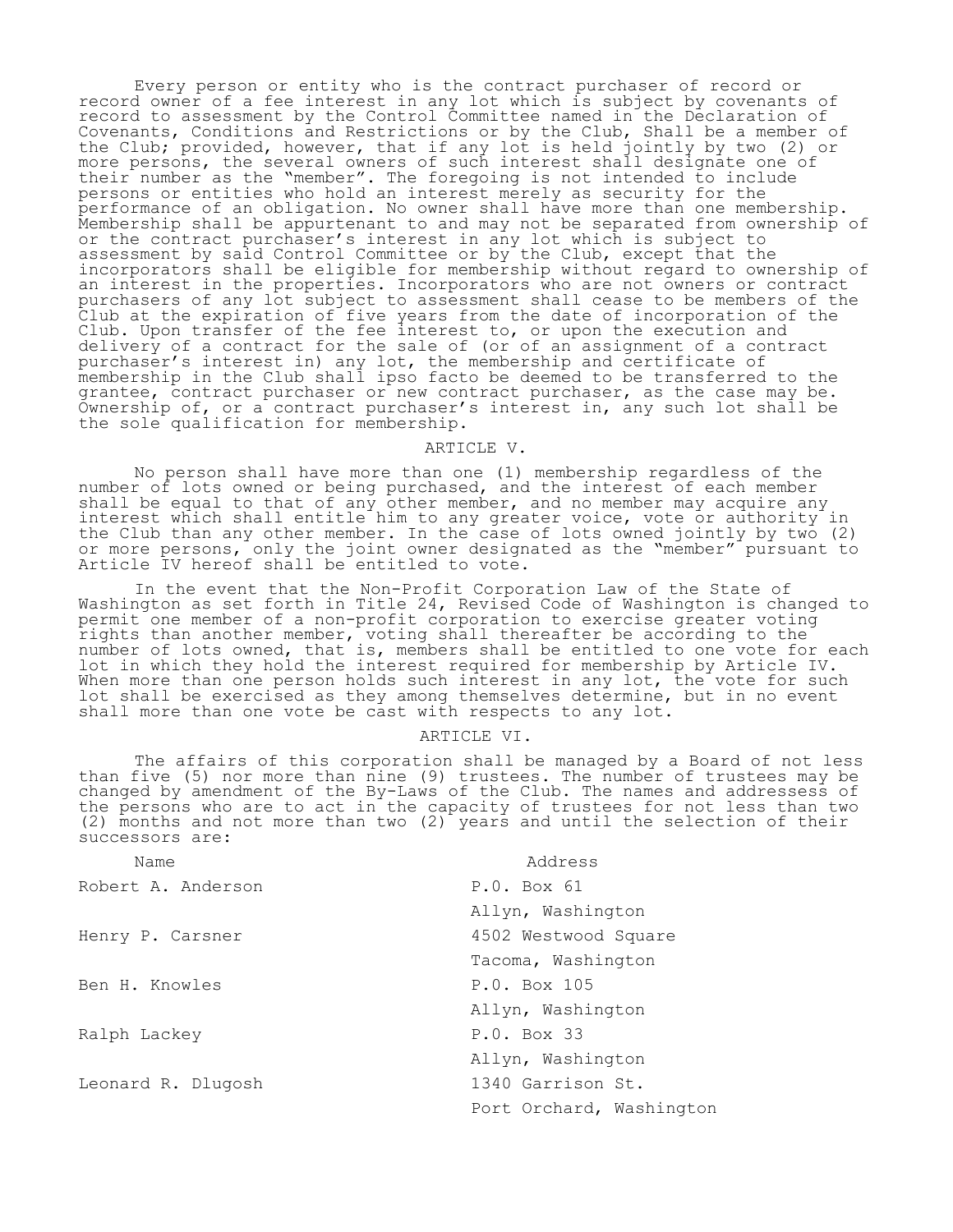At the first annual meeting, which shall be held not later than six months from the date of incorporation of this Club, the members shall elect three trustees for a term of one year, three trustees for a term of two (2) years and three (3) trustees for a term of three (3) years and at each annual meeting thereafter the members shall elect three (3) trustees for a term of three (3) years.

#### ARTICLE VII.

The highest amount of indebtedness or liability, direct or contingent, to which this corporation may be subject at any one time shall not exceed 150 percent of its income for the previous fiscal year, provided that additional amounts may be authorized by the assent of two-thirds (2/3rds) of the membership.

#### ARTICLE VIII.

Section 1. The Club may, at any time, annex additional residential properties and common areas to the properties described in Article III, and so add to its membership under the provisions of Article IV; provided that annexation of additional properties other than properties within the general plan of development provided for in Section 2 hereof, shall require the assent of two-thirds (2/3rds) of the members of the Club.

Section 2. If within 15 years from the date of recording of the Declaration of Covenants, Conditions and Restrictions applicable to the properties described in Article III, the developer should develop additional lands within the area described in Exhibit "A" attached to said Declarartion, such additional lands may be annexed to the existing property without the assent of the members of this Club.

#### ARTICLE IX.

Any mortgage by the Club of the Common Properties defined in the Declaration shall have the assent of two-thirds (2/3rds) of the members of the Club.

#### ARTICLE X.

The Club shall have power to dedicate or transfer all or any part of the Common properties owned by it to any governmental unit or public agency or authority or public utility for such purposes and subject to such conditions as may be agreed to by the members. No such dedication to transfer shall be effective unless an instrument signed by two-thirds (2/3rds) of the members of the Club entitled to vote has been recorded, agreeing to such dedication or transfer.

#### ARTICLE XI.

The Club may be dissolved with the assent given in writing and signed by not less than two-thirds (2/3rds) of the members of the Club. Upon dissolution of the Club, the assets both real and personal of the Club, shall be dedicated to an appropriate agency to be devoted to purposes as nearly as practicable the same as those to which they were required to be devoted by the Club. In the event that such dedication is refused acceptance, such assets shall be granted, conveyed and assigned to any non—profit corporation, association, trust or other organization to be devoted to purposes and uses that would most nearly reflect the purposes and uses to which they were required to be devoted by the Club.

#### ARTICLE XII.

The corporation shall exist perpetually.

#### ARTICLE XIII.

In order to take action under Article VII through XI, there must be a duly held meeting. Written notice, setting forth the purpose of the meeting shall be given to all members not less than 30 days nor more than 60 days in advance of the meeting. The presence of members or of proxies entitled to cast sixty percent (60%) of the vote shall constitute a quorum. If the required quorum is not forthcoming at any meeting, another meeting may be called subject to the notice requirement set forth above, and the required quorum at such subsequent meeting shall be one-half of the required quorum of